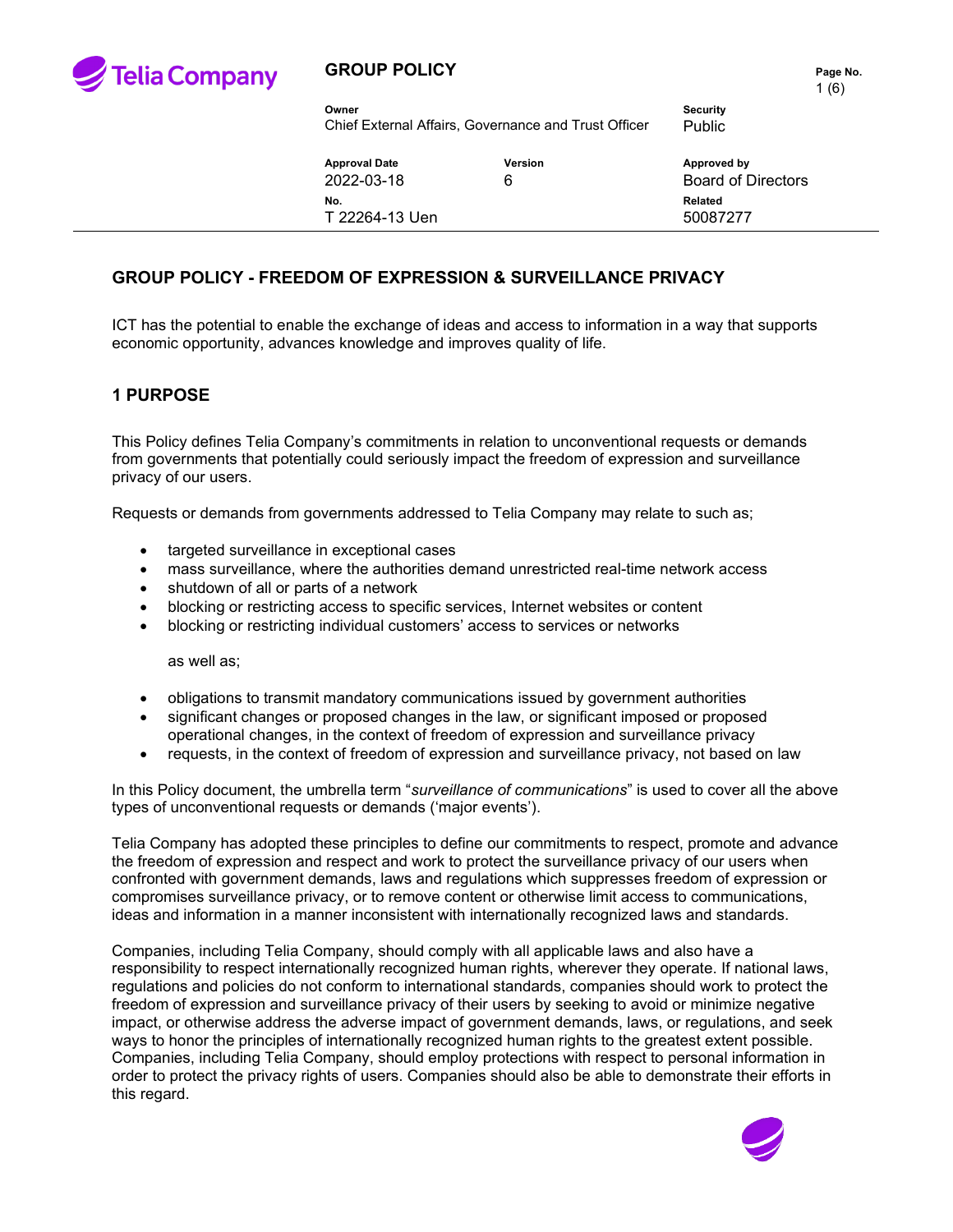

### **GROUP POLICY PAGE 10.** Page No.

|                      |                                                      |                           | 2(6) |
|----------------------|------------------------------------------------------|---------------------------|------|
| Owner                |                                                      | <b>Security</b>           |      |
|                      | Chief External Affairs, Governance and Trust Officer | Public                    |      |
| <b>Approval Date</b> | Version                                              | Approved by               |      |
| 2022-03-18           | 6                                                    | <b>Board of Directors</b> |      |
| No.                  |                                                      | <b>Related</b>            |      |
| T 22264-13 Uen       |                                                      | 50087277                  |      |

Telia Company does not engage in or comment on party politics of the countries where we operate. However, Telia Company expresses its views on regulations that affect our could affect our business. Telia Company therefore adopted these principles to be applied when encountering requests or demands with potentially serious impacts on the freedom of expression and surveillance privacy of our users.

Telia Company supports international standards on human rights. Our principles are based on internationally recognized laws and standards for human rights, including the Universal Declaration of Human Rights (UDHR), the International Covenant on Civil and Political Rights (ICCPR) and the International Covenant on Economic, Social and Cultural Rights (ICESCR). The application of these Principles is informed by the Global Network Initiative (GNI) Principles and Implementation Guidelines on Freedom of Expression and Privacy, the UN Guiding Principles on Business and Human Rights (UN Guiding Principles), and the OECD Guidelines for Multinational Enterprises.

Freedom of opinion and expression and privacy are fundamental human rights derived from the inherent dignity of all persons.

The primary purposes of this Policy are to reduce human rights risks, and to make sure our customers and users feel confident that Telia Company will - whenever possible - support, respect and safeguard their freedom of expression and privacy when we receive requests or demands from governments in relation to the surveillance of communications.

Through this Policy we aim to anticipate, address and minimize any potential impacts on freedom of expression and surveillance privacy that may arise when governments make requests or demands that are unlawful, or where governments or national authorities are believed to be misusing products or technology in violation of the human right to freedom of expression and privacy.

#### **2 PRINCIPLES**

The positions and principles shall apply for the activities governed by this Group Policy;

#### **A. Public advocacy promoting freedom of expression and surveillance privacy**

1. We advocate clear and transparent legal provisions on proportionality and necessity for all government surveillance of communications. Vague, non-transparent and broadly conceived legal provisions are not appropriate when freedom of expression and surveillance privacy is at stake. We engage governments and international institutions to promote the rule of law and the adoption of laws, policies and practices to protect, respect and fulfill freedom of expression and surveillance privacy.

2. We argue that all government surveillance of communications, including international collaboration between authorities, should be conducted under the supervision of a court or some other independent judicial body. This will help to ensure transparency and accountability in relation to requests or demands made by governments.

3. We advocate that governments should not have direct access to a company's networks and systems. The company should retain operational and technical control.

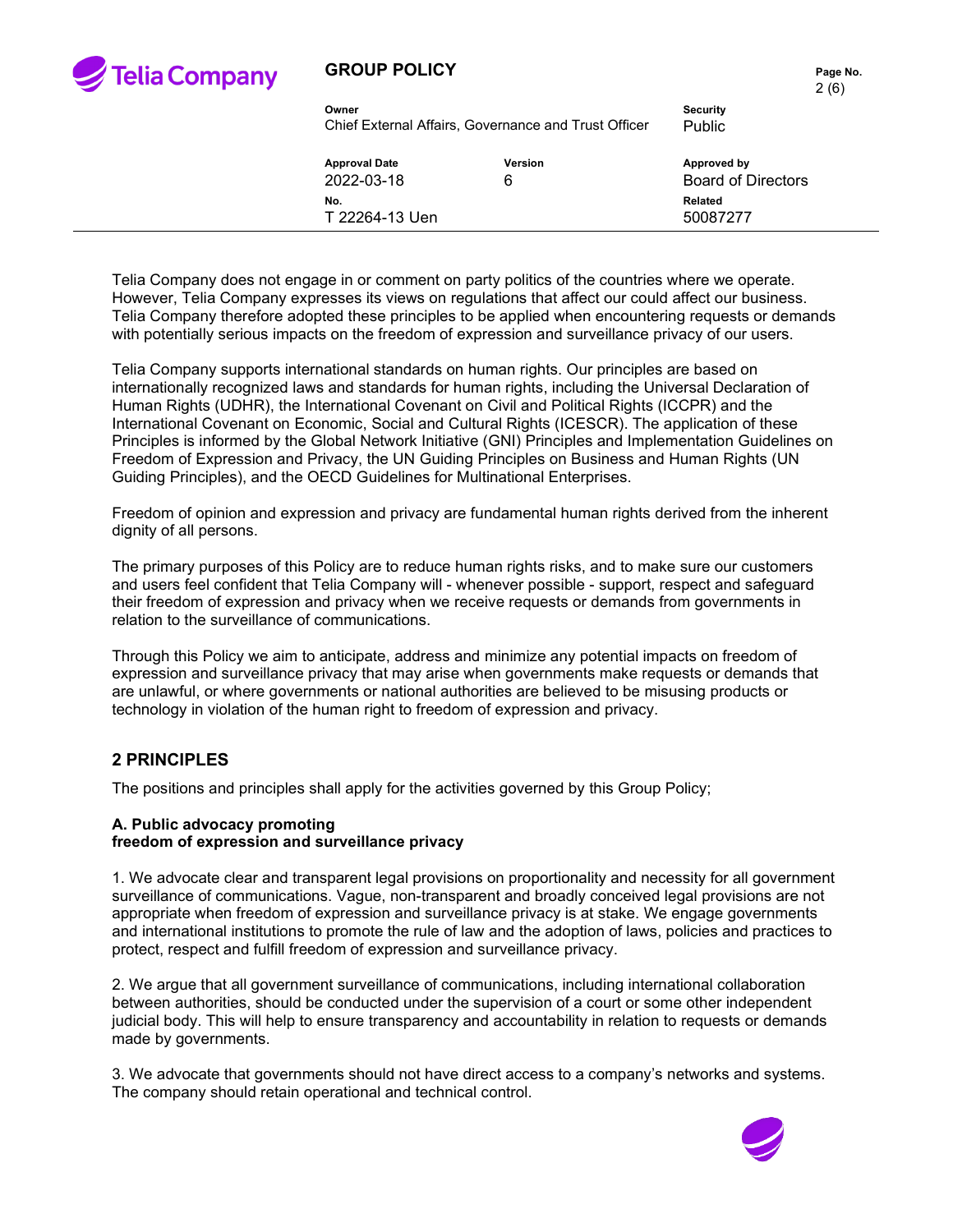

#### **GROUP POLICY PAGE 10. Page No. Page No.**

3 (6)

**Owner Security** Chief External Affairs, Governance and Trust Officer Public

**Approval Date Version Approved by** 2022-03-18 6 Board of Directors **No. Related** T 22264-13 Uen 50087277

4. We encourage governments to be transparent about their use and scope of surveillance of communications. We report transparently on Telia Company's efforts in relation to surveillance of communications. We inform stakeholders about unconventional requests ('major events' as listed above) whenever this is appropriate and within what is legally permissible.

#### **B. Commitments in relation to unconventional requests and demands with potentially serious impacts on freedom of expression and surveillance privacy**

5. We always strive to act in the best interest of our customers and the company. Risks to customers and users, including children and youth, relating to freedom of expression and surveillance privacy are integrated into our risk management processes to minimize possible negative impacts of government requests or demands.

6. We comply with requests or demands relating to surveillance of communications only to the extent required by law, including binding regulations and license requirements. We also argue that all such requests or demands are submitted in writing and are signed by the appropriate government official.

7. We enhance internal decision making to efficiently determine whether a request or demand could be in conflict with international standards of human rights because of serious impacts on freedom of expression and surveillance privacy. Where such impacts seem to exist, we pursue all available lawful and feasible measures to avoid compliance, and/or minimize any negative impacts on freedom of expression and surveillance privacy. If in doubt, we always treat requests or demands as potentially having serious impacts on freedom of expression and surveillance privacy. Whenever governments demand real-time network access, we make high-level reviews (e.g. at Group CEO level). We also regularly review existing demands regarding real-time network access.

8. We have defined clear criteria, processes and responsibilities for assessing and determining the likelihood and seriousness of impacts on freedom of expression and surveillance privacy whenever we receive requests or demands relating to the surveillance of communications. We provide guidance for the relevant personnel which explains how they should interpret and react to such requests or demands. We also engage in dialogue on such issues for staff within key functions and for our technical specialists. These criteria and guidance are regularly reviewed.

9. We always seek to prioritize and ensure the safety and liberty of company personnel who may be put at risk when applying this Policy.

#### **C. Other commitments**

10. We engage actively with other companies and other stakeholders taking a collaborative approach to problem solving and sharing our experiences and identify best practices in our field. We utilize guidance from the UN, the EU and other supranational organizations. We also provide accessible, secure and independent grievance mechanisms.

These principles apply to the extent that they do not place Telia Company in violation of domestic laws and regulations.

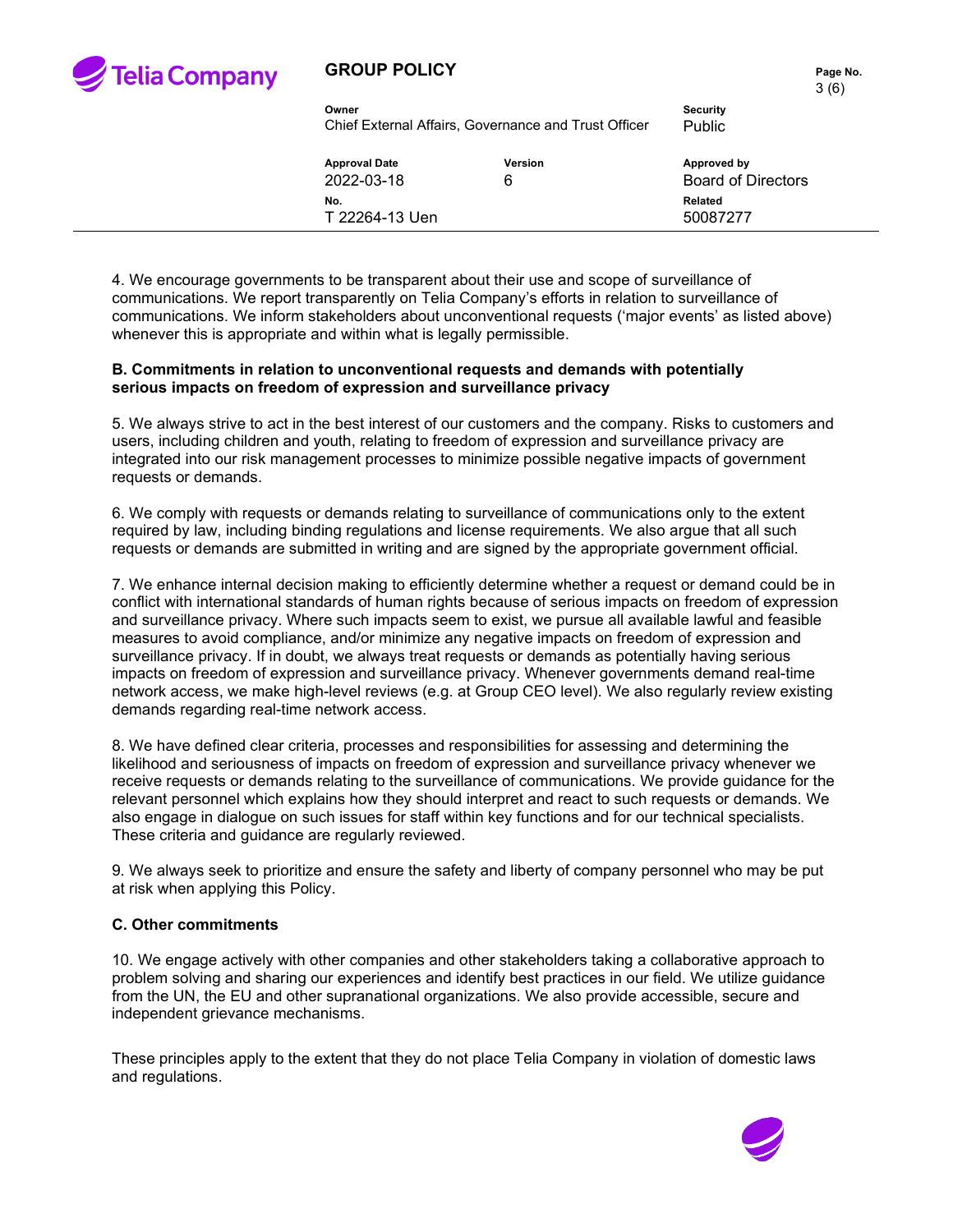

#### **GROUP POLICY PAGE 10. Page No. Page No.**

| Owner                | <b>Security</b><br>Chief External Affairs. Governance and Trust Officer<br><b>Public</b> |                           |
|----------------------|------------------------------------------------------------------------------------------|---------------------------|
| <b>Approval Date</b> | Version                                                                                  | Approved by               |
| 2022-03-18           | 6                                                                                        | <b>Board of Directors</b> |

**No. Related** T 22264-13 Uen 50087277

#### **3 ROLES AND RESPONSIBILITIES**

This Group Policy applies to Telia Company AB and its Subsidiaries<sup>[1](#page-3-0)</sup> and Joint Operations<sup>[2](#page-3-1)</sup> as their own binding policy to all directors, members of the boards, officers and employees. In addition, Telia Company works towards promoting and adopting this Policy's principles and objectives in other associated companies where Telia Company does not have control but has significant influence.

Each Group Executive reporting to the CEO of Telia Company is responsible for ensuring that this Group Policy is duly communicated and implemented, and that the employees within his/her area of responsibility are familiar with and follow this Group Policy.

Each country CEO is responsible for ensuring that all relevant entities within the CEO's geographic location has adopted and implemented this Group Policy.

### **4 BREACHES AGAINST THE POLICY**

Any Telia Company employee who suspects violations of the Code of Responsible Business Conduct or this Group Policy must speak up and raise the issue primarily to their line manager, and secondly to the Human Resources department, to Group Governance, Risk and Compliance, or through the Speak-Up Line. The Speak-Up Line is available on Telia Company's internal and external webpages.

Telia Company expressly forbids any form of retaliation for people who speak up. For specific requirements, please see our Group Instruction on Internal Reporting and Non-Retaliation.

Violations against this Group Policy can lead to disciplinary action, up to and including termination.

### **5 TARGET GROUP**

This Group Policy is applicable and most relevant for personnel within;

- CEO's:
- Communications;
- Risk and Compliance;
- Legal;
- Risk management, including risks to the freedom of expression and surveillance privacy of users;
- Security, including personnel acting upon government requests; and
- Sustainability.

### **6 EXEMPTIONS**

A Subsidiary-specific corresponding policy shall be compliant with this Group Policy while adapting to the concerned business activities, local laws, local circumstances and language. If a deviation or exemption from this Group Policy is deemed necessary, the Country CEO shall escalate the matter to the Group

<span id="page-3-1"></span> $2$  The joint operations over which Telia Company AB has joint control and management responsibility.



<span id="page-3-0"></span><sup>&</sup>lt;sup>1</sup> All entities over which Telia Company AB has majority control.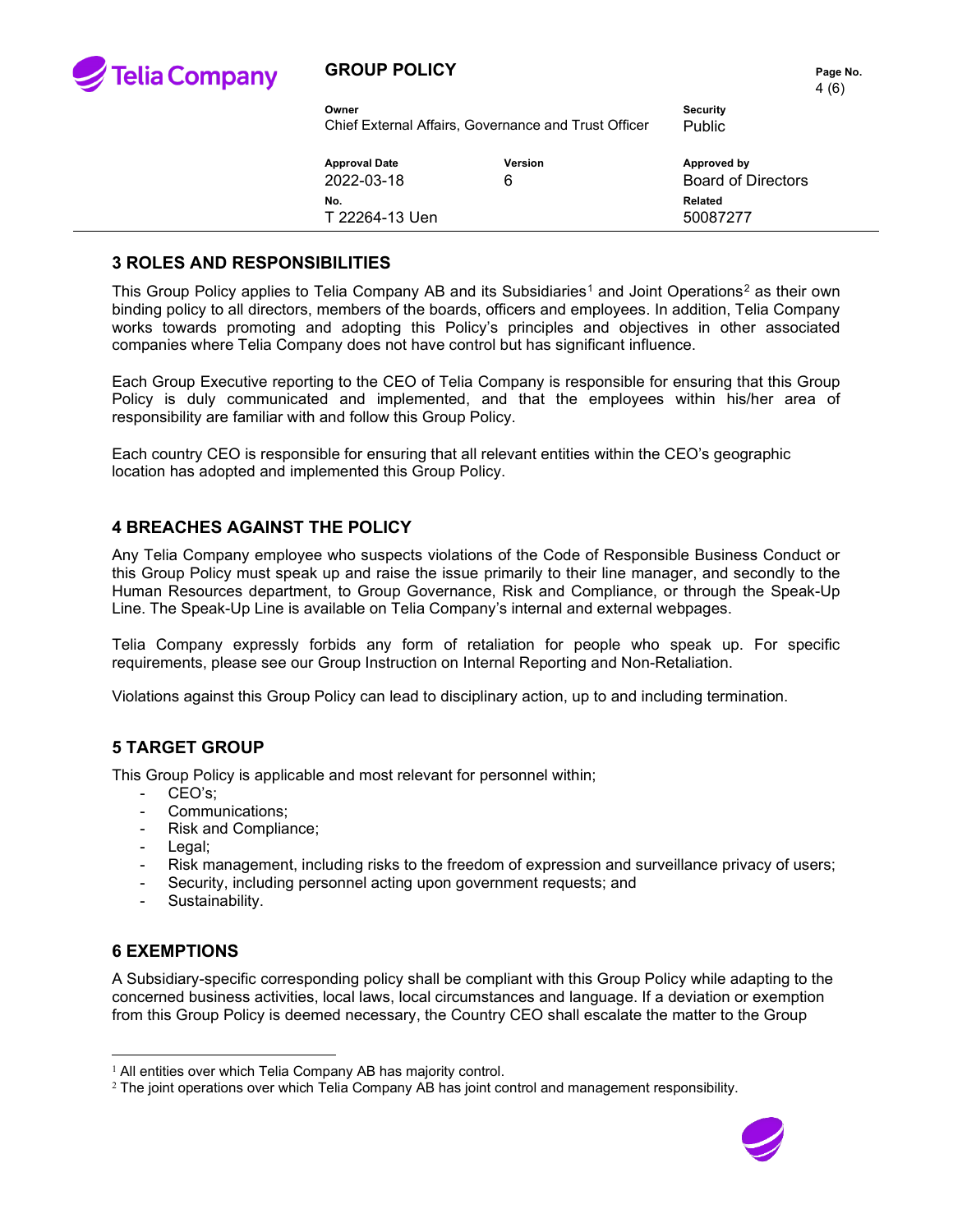

### **GROUP POLICY PAGE 2012 12:25 Page No.**

5 (6)

**Owner Security** Chief External Affairs, Governance and Trust Officer Public

**Approval Date Version Approved by** 2022-03-18 6 Board of Directors **No. Related** T 22264-13 Uen 50087277

General Counsel.

### **7 GROUP GOVERNANCE FRAMEWORK**

This Group Policy is part of the Group Governance Framework, which includes without limitation:

- a) Code of Responsible Business Conduct, Purpose and Values, Strategy, Group Policies, and Instructions for the CEO as approved by the Board of Directors;
- b) Decisions made by the CEO, the Delegation of Obligations and Authority as approved by the CEO, Group Instructions as approved by the CEO or by the responsible Head of Group Function; and
- c) Guidelines, best practices, process descriptions, templates or working routines developed within the area of responsibility of Head of Group Function.

## **8 TERMS AND ABBREVIATIONS**

| <b>Terms and abbreviations</b>    | <b>Definition</b>                                                                                                                                                                                                                                                                                                                                                                                                                                                                                                                                                                                                                                                                                                                                                |
|-----------------------------------|------------------------------------------------------------------------------------------------------------------------------------------------------------------------------------------------------------------------------------------------------------------------------------------------------------------------------------------------------------------------------------------------------------------------------------------------------------------------------------------------------------------------------------------------------------------------------------------------------------------------------------------------------------------------------------------------------------------------------------------------------------------|
| Direct access                     | Real-time network access without requests, <i>i.e.</i> signals intelligence<br>(intelligence gathering through analysis and processing of communication<br>signals) and technical systems for more extensive monitoring of<br>telecommunications, Telia Company has no insight or control into the extent<br>of such surveillance.                                                                                                                                                                                                                                                                                                                                                                                                                               |
| Freedom of Expression and Opinion | Freedom of expression and opinion is defined using e.g. Article 19 of the<br>Universal Declaration of Human Rights: "Everyone has the right to freedom<br>of opinion and expression; this right includes freedom to hold opinions<br>without interference and to seek, receive and impart information and ideas<br>through any media and regardless of frontiers."                                                                                                                                                                                                                                                                                                                                                                                               |
| <b>ICT</b>                        | Information and Communications Technology                                                                                                                                                                                                                                                                                                                                                                                                                                                                                                                                                                                                                                                                                                                        |
| Rule of Law                       | A system of transparent, predictable and accessible laws and independent<br>legal institutions and processes, which respect, protect,<br>promote and fulfil human rights such as freedom of opinion and expression<br>and privacy.                                                                                                                                                                                                                                                                                                                                                                                                                                                                                                                               |
| Surveillance of Communications    | Requests or demands from governments addressed to Telia Company may<br>relate to such as:<br>targeted surveillance in exceptional cases;<br>mass surveillance, where the authorities demand unrestricted real-<br>time network access:<br>shutdown of all or parts of a network;<br>blocking or restricting access to specific services, Internet websites<br>or content;<br>blocking or restricting individual customers' access to services or<br>networks:<br>as well as:<br>obligations to transmit mandatory communications issued by<br>qovernment authorities;<br>significant changes or proposed changes in the law, or significant<br>imposed or proposed operational changes, in the context of<br>freedom of expression and surveillance privacy; and |